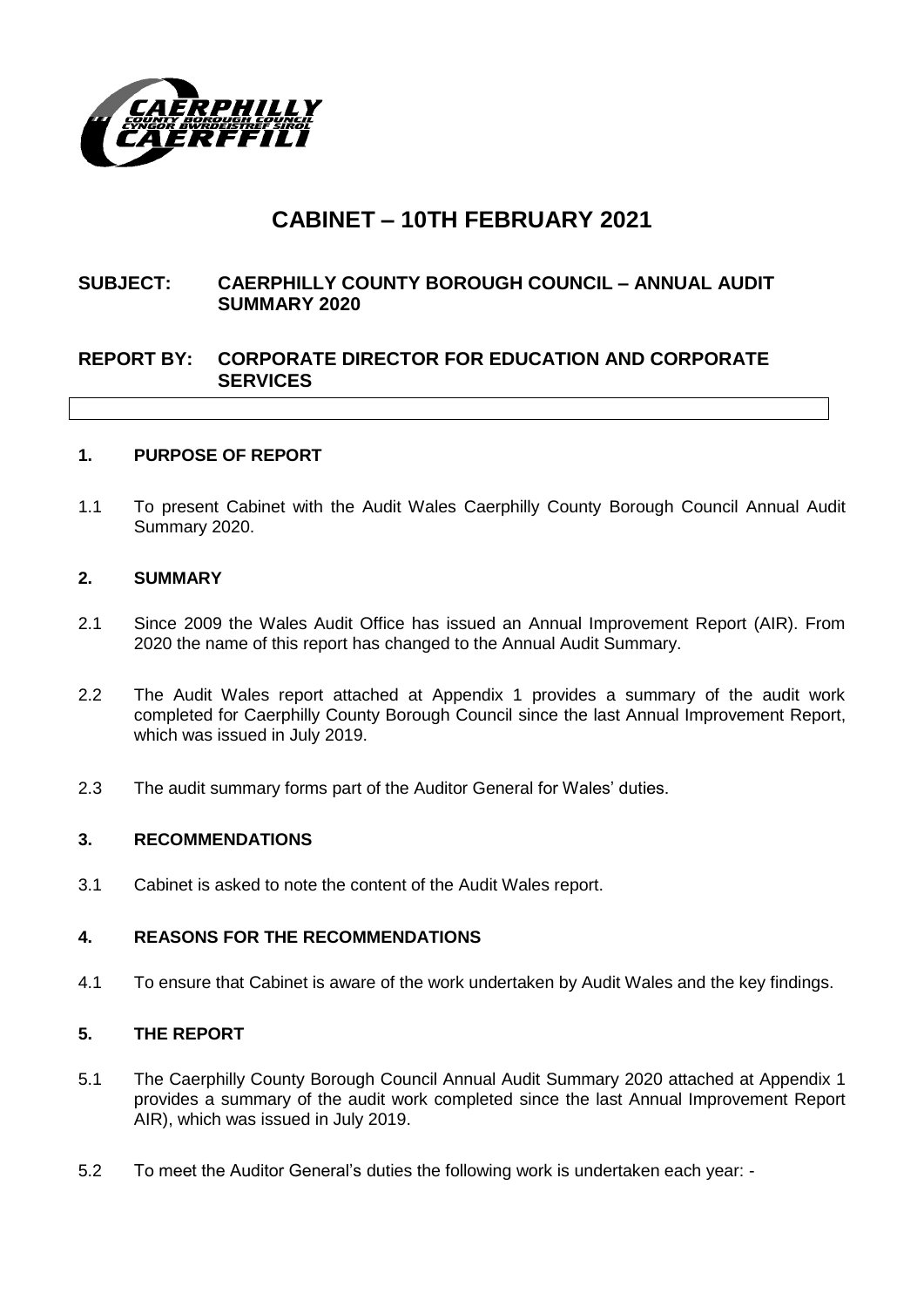#### **Audit of Accounts**

5.3 Each year the Auditor General audits the Council's financial statements to make sure that public money is being properly accounted for.

## **Value for money**

5.4 The Council has to put in place arrangements to get value for money for the resources it uses, and the Auditor General has to be satisfied that it has done this.

## **Continuous improvement**

5.5 The Council also has to put in place arrangements to make continuous improvements, including related plans and reports, and the Auditor General has to assess whether the Council is likely to (or has) met these requirements.

#### **Sustainable development principle**

- 5.6 Public bodies need to comply with the sustainable development principle when setting and taking steps to meet their well-being objectives. The Auditor General must assess the extent to which they are doing this.
- 5.7 To meet the Auditor General's duties Audit Wales completes specific projects, but also relies on other audit work, and the work of regulators such as Care Inspectorate Wales and Estyn.
- 5.8 The findings and conclusions arising from the audit work undertaken are detailed in the attached report and a representative from Audit Wales will attend the Cabinet meeting to deal with any questions arising.
- 5.9 In planning its work for 2020/21 Audit Wales has considered the key challenges and opportunities facing the Council. The most significant risk and issue facing Councils and the wider public sector during 2020/21 is the COVID-19 pandemic and Audit Wales has shaped its work to provide assurance and challenge in a way which helps to support the Council through this period. The work for 2020/21 includes: -
	- Recovery planning in response to the COVID-19 pandemic;
	- COVID-learning project helping to identify and share learning from the way in which public bodies have responded to the pandemic;
	- Assurance and risk assessment; and
	- A review of the Council's financial sustainability

#### **Conclusion**

- 5.10 The Audit Wales report attached at Appendix 1 provides a summary of the audit work completed for Caerphilly County Borough Council since the last Annual Improvement Report (AIR), which was issued in July 2019.
- 5.11 The findings and conclusions arising from the audit work undertaken are detailed in the report and a representative from Audit Wales will attend the Cabinet meeting to deal with any questions arising.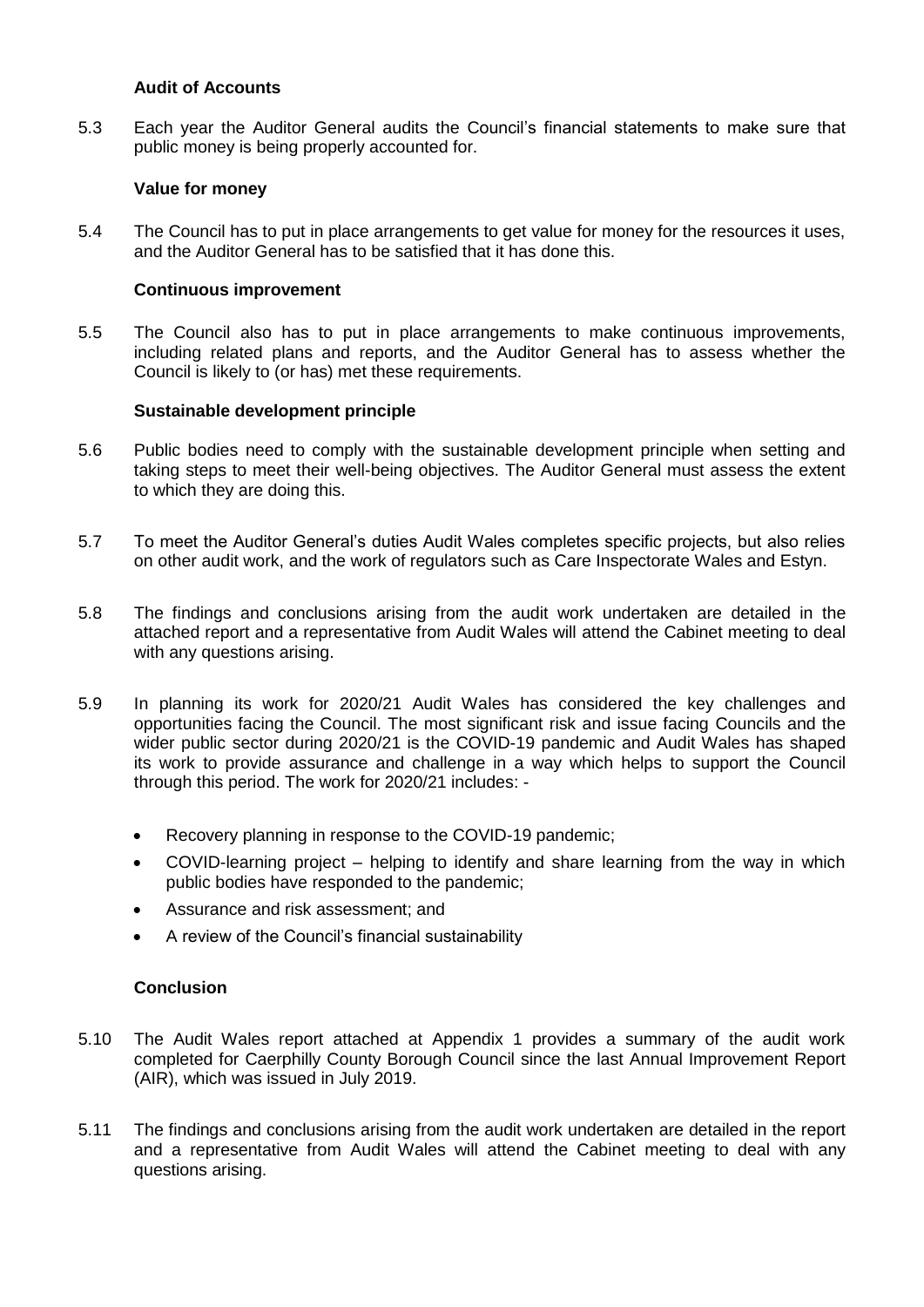## **6**. **ASSUMPTIONS**

6.1 There are no assumptions in this report.

# **7. LINKS TO RELEVANT COUNCIL POLICIES**

7.1 The audit work undertaken by Audit Wales has direct links to the Corporate Plan 2018-2023 and the achievement of the Council's Well-being Objectives.

# **8. WELL-BEING OF FUTURE GENERATIONS**

- 8.1 Prudent financial management and the effective use of resources contributes to the following Well-being Goals within the Well-being of Future Generations Act (Wales) 2015: -
	- A prosperous Wales.
	- A resilient Wales.
	- A healthier Wales.
	- A more equal Wales.
	- A Wales of cohesive communities.
	- A Wales of vibrant culture and thriving Welsh Language.
	- A globally responsible Wales.

#### **9. EQUALITIES IMPLICATIONS**

9.1 There are no potential equalities implications of this report and its recommendations on groups or individuals who fall under the categories identified in the Council's Strategic Equality Plan. There is no requirement for an Equalities Impact Assessment Questionnaire to be completed for this report.

#### **10. FINANCIAL IMPLICATIONS**

10.1 There are no direct financial implications arising from this report.

## **11. PERSONNEL IMPLICATIONS**

11.1 There are no personnel implications arising from this report.

# **12. CONSULTATIONS**

- 12.1 The Caerphilly County Borough Council Annual Audit Summary 2020 (Appendix1) was presented to the Audit Committee on the 26<sup>th</sup> January 2021 for consideration prior to its presentation to Cabinet.
- 12.2 A Member noted that as at the 31<sup>st</sup> March 2020 the Council had £100.5 million of usable financial reserves, which is equivalent to 27% of the Council's annual spend on services and the joint-third-highest percentage of the 22 unitary Councils in Wales.